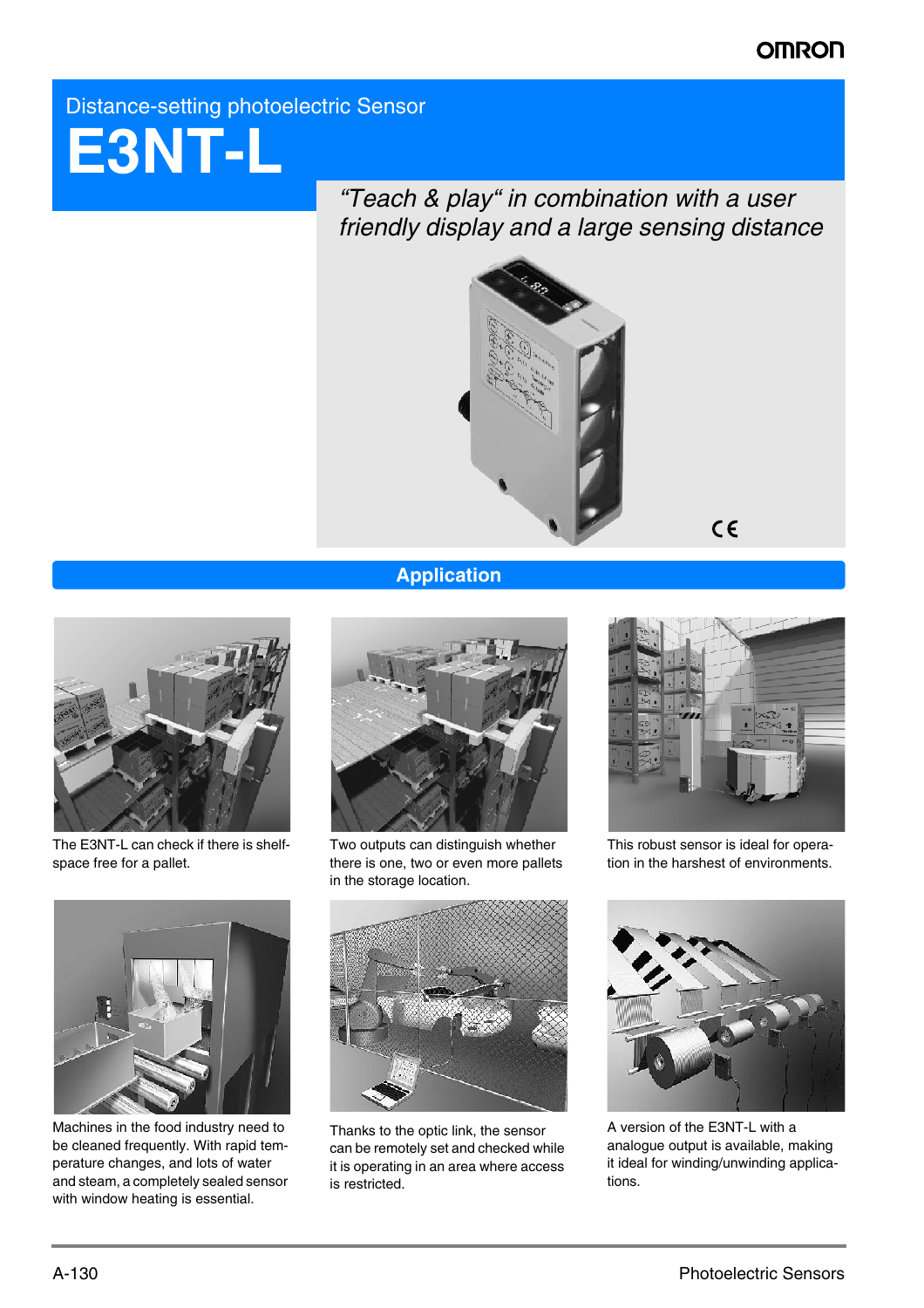# **Features**

#### One of the most advanced sensors in the world.

Omron's E3NT-L is a distance-setting photoelectric sensor whose ease-of-use, robustness and intelligence make it one of the most advanced sensors on the market. The E3NT-L has a detection range of up to 2000 mm, and features background and foreground suppression. Its patented optic design enables this innovative sensor to reliably detect objects regardless of their direction.

It is teachable and can be operated via just three keys. It is fully digital for stable, reliable information, and can be adapted to operate in the harshest of environments. These features make the E3NT-L suitable for applications in the material warehousing and food processing industries, where long yet precise distance sensing is required.



#### Built for every environment

The E3NT-L is a sealed unit. Its robust aluminium housing and smooth body design prevents dirt from easily attaching to it. This makes the E3NT-L ideal for use in the food processing industry. An optional coating enables it to operate in environmentally aggressive conditions, and an anti-condensation option with heated glass window enables it to cope in very low temperature environments.

#### Patented optic design for reliable sensing

The E3NT-L sensor's optics are specially arranged so that distance is evaluated using the double triangulation' principle. This patented optic design enables the E3NT-L to reliably detect objects regardless of their direction. It also enables the rotary position of the E3NT-L to be selected freely about its optical axis, which makes this sensor ideal for multiaxis handling equipment. The E3NT-L's background and foreground suppression features means that objects are detected only within the predefined sensing zone. Objects in the background or foreground of that zone are ignored.

#### ,Teach & play' manually...

Setting up the E3NT-L is fast and easy via external pushbuttons. Its , teach & play' design concept enables you to teach the sensor the distance of the detectable object simply by pressing one push-button. The built-in 3 pushbutton keypad and a 4-digit display enable you to set and monitor parameters via a user-friendly menu.





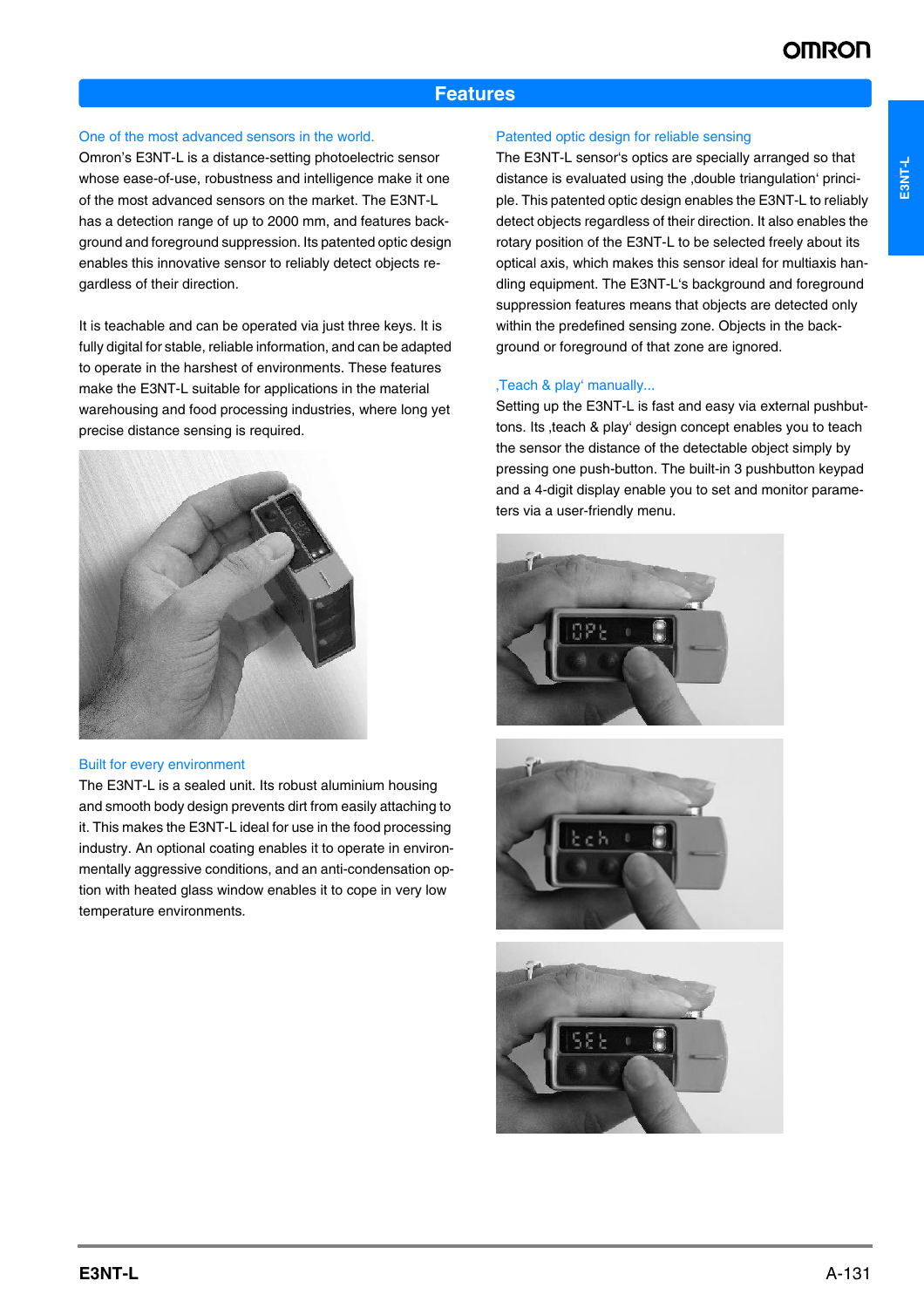## Or via computer!

The E3NT-L can also be remotely configured using Omron's PC configuration Sensor Support Software package, whose features include teaching, operation and mode set-up, I/O configuration and distance monitoring via a trend graph. This software not only saves you configuration time, it also makes field exchange, firmware upgrading and remote troubleshooting easy.

# Multi-purpose bracket

Omron's specially designed multi-purpose bracket enables the E3NT-L to be installed in a wide variety of positional choices for optimal sensing performance.

## Optical link adapter

Omron's E3NT-AL232 optical link adapter clips to fit the E3NT sensor's communication head for connector-less data transfer between the sensor and your PC. This is ideal when the E3NT-L is installed in an area where access is restricted. Via this link and your PC you can continuously monitor the sensor's operation from the comfort of a remote area.

## Sensor Support Software (S<sup>3</sup>)

With Omron's Sensor Support Software (S<sup>3</sup>) package you can enjoy the benefits of copying multiple customised sensor settings, monitoring for more detailed analysis, setting up parameters much more easily, and tracing.

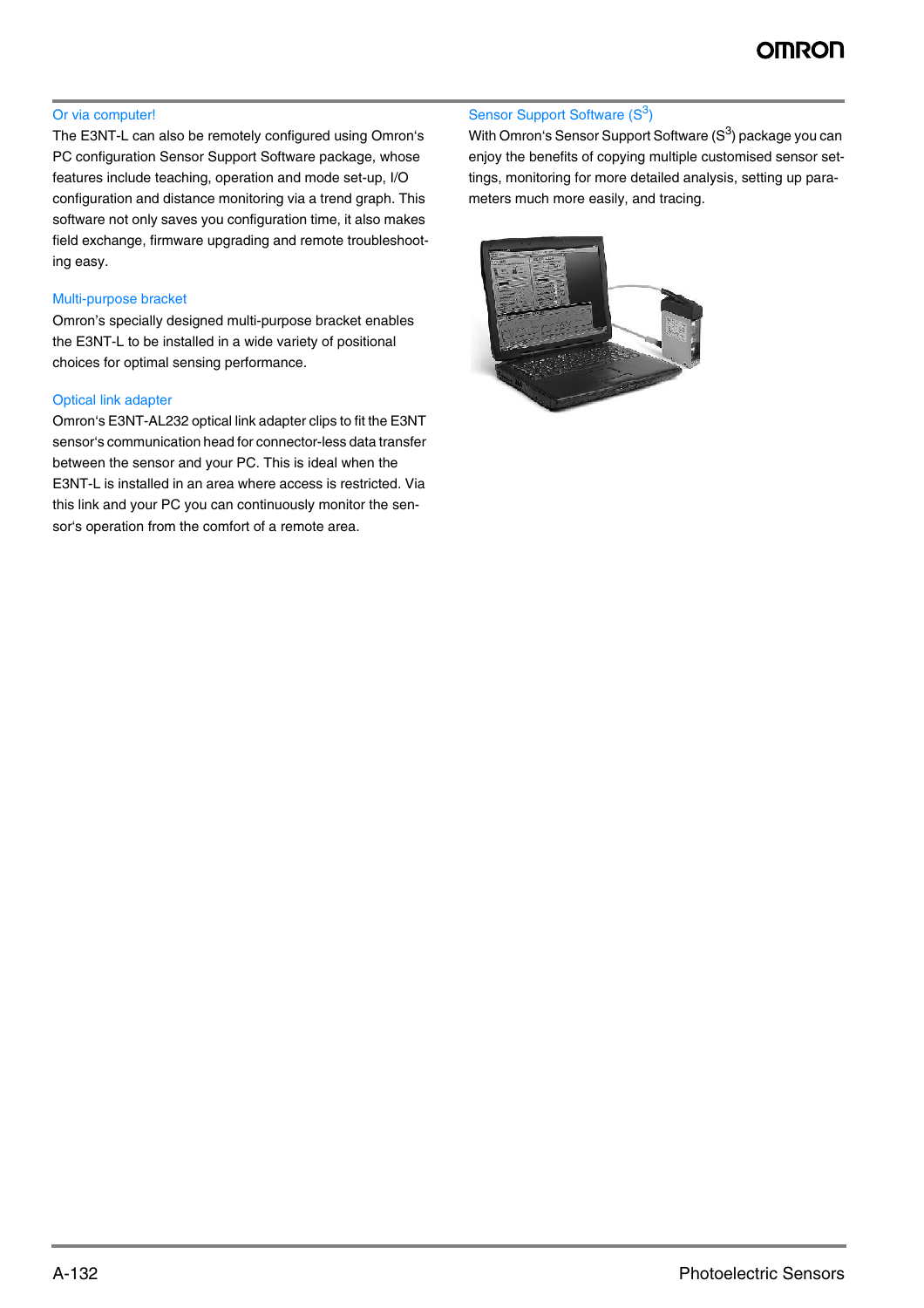# **OMRON**

# Ordering Information

# Sensors

| Sensing method             | Appearance | Connection                   | Setting distance                           | Model          |                              |
|----------------------------|------------|------------------------------|--------------------------------------------|----------------|------------------------------|
|                            |            | method                       |                                            | Digital output | Digital and<br>analog output |
| Distance setting (BGS/FGS) | 4          | M <sub>12</sub><br>Connector | $0.2 \text{ m}$ 2.0 m<br>200 mm<br>2000 mm | E3NT-L17       | E3NT-L27                     |
| Window heating             | ده به ا    | $(5-pole)$                   |                                            | E3NT-LH17      |                              |
|                            | .          |                              |                                            | E3NT-L37       | E3NT-L47                     |
| Window heating             | نمسمها     |                              | a.                                         | E3NT-LH37      |                              |

#### Accessories (order separately) Optical data link

| Communication method to sensor | Appearance | Communication method to PC | Model         |
|--------------------------------|------------|----------------------------|---------------|
| IR data interface              |            | <b>RS232</b>               | E3NT-AL232 2M |

# Mounting brackets

| Appearance | Model   | Qty. | Remarks                                                                               |
|------------|---------|------|---------------------------------------------------------------------------------------|
|            | E39-EL1 |      | Universal mounting bracket                                                            |
|            | E39-EL2 |      | Adapter bracket (for use of the universal mounting bracket for<br>not matching holes) |

## Sensor I/O connectors

| <b>Size</b>     | Cable type      |          | Shape             | Cable length   | Model            |
|-----------------|-----------------|----------|-------------------|----------------|------------------|
| M <sub>12</sub> | Standard 5-pole |          |                   | 2 <sub>m</sub> | XS2F-D521-DG0-A  |
|                 |                 | Straight | <b>COLLECTION</b> | 5 <sub>m</sub> | ⊦XS2F-D521-GG0-A |
|                 |                 |          |                   | 2m             | XS2F-D522-DG0-A  |
|                 |                 | L-shape  |                   | 5 <sub>m</sub> | XS2F-D522-GG0-A  |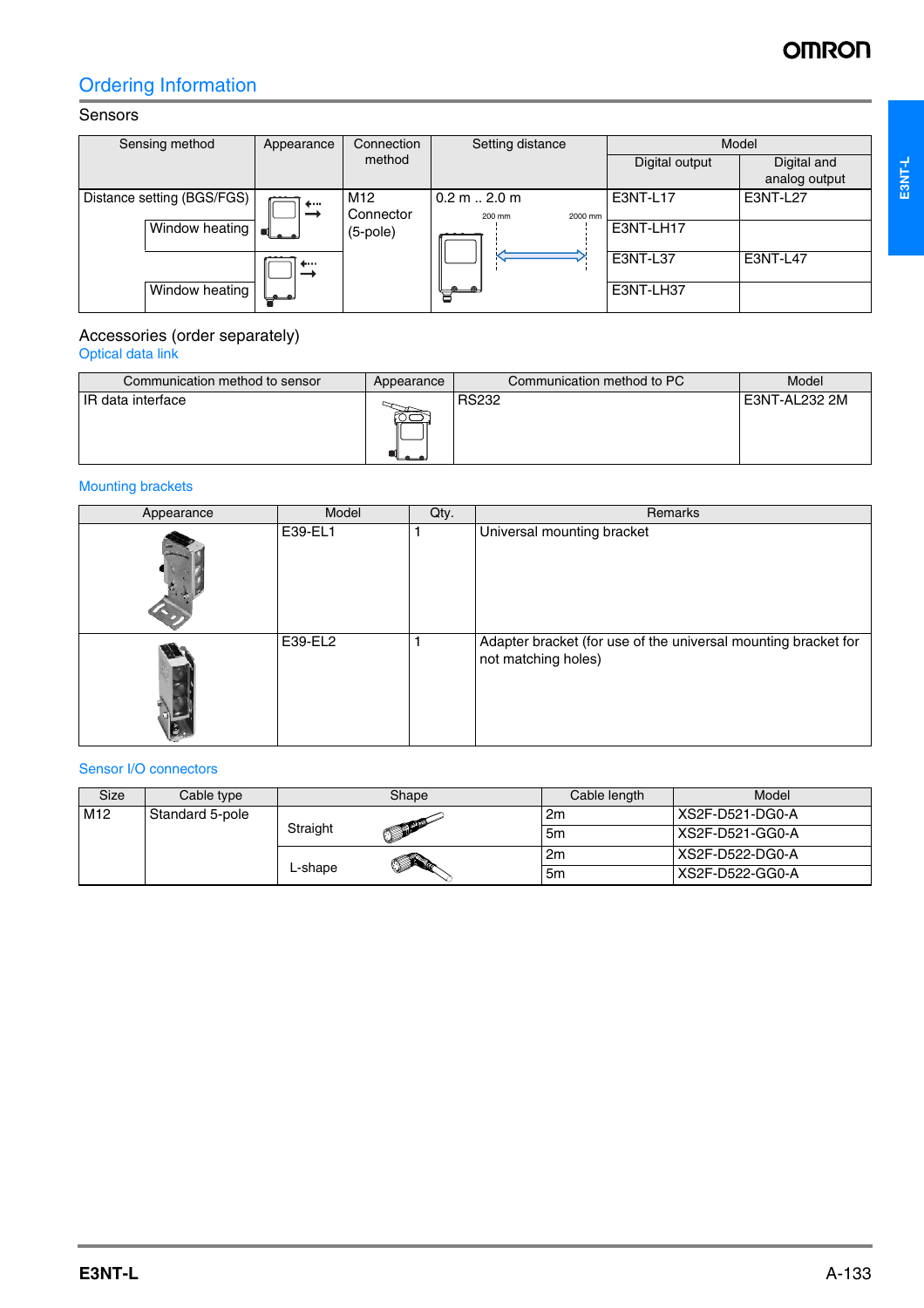# Rating/performance

# **Sensors**

| Item                                                                              |                                         | Model                                                                                          |                                                                      |                                                                                     |  |  |
|-----------------------------------------------------------------------------------|-----------------------------------------|------------------------------------------------------------------------------------------------|----------------------------------------------------------------------|-------------------------------------------------------------------------------------|--|--|
|                                                                                   |                                         | <b>E3NT-L17</b>                                                                                | E3NT-L27                                                             | E3NT-LH17                                                                           |  |  |
|                                                                                   |                                         | E3NT-L37                                                                                       | <b>E3NT-L47</b>                                                      | E3NT-LH37                                                                           |  |  |
| Sensor type                                                                       |                                         | Diffuse reflective sensor with background suppression respectively foreground sup-<br>pression |                                                                      |                                                                                     |  |  |
| Signal evaluation                                                                 |                                         | Double triangulation method                                                                    |                                                                      |                                                                                     |  |  |
| Configuration                                                                     |                                         |                                                                                                |                                                                      | By push button on the sensor or with a PC connected via the optical data link E3NT- |  |  |
|                                                                                   |                                         | AL232 2m                                                                                       |                                                                      |                                                                                     |  |  |
| Operating modes                                                                   |                                         | pression (2-point window evaluation)                                                           |                                                                      | Background suppression, foreground suppression, background and foreground sup-      |  |  |
| Light source                                                                      |                                         | Infrared LED 850 - 880 nm                                                                      |                                                                      |                                                                                     |  |  |
|                                                                                   | Rated sensing distance                  | 2 <sub>m</sub>                                                                                 |                                                                      |                                                                                     |  |  |
|                                                                                   | Setting distance Sr                     | Distance - setting possible between                                                            |                                                                      |                                                                                     |  |  |
|                                                                                   |                                         | 0.2  2.0 m (90 % remission)                                                                    |                                                                      |                                                                                     |  |  |
|                                                                                   |                                         | 0.2  1.7 m (6% remission)<br>Kodak gray card 90% (white), size: 200 x 200 mm                   |                                                                      |                                                                                     |  |  |
| <b>Blind zone</b>                                                                 | Standard measured object                | < 0.1 m                                                                                        |                                                                      |                                                                                     |  |  |
|                                                                                   | Black/white error (6%/90%)              | < 15 % of setting distance Sr                                                                  |                                                                      |                                                                                     |  |  |
| Hysteresis                                                                        |                                         | < 5 % of setting distance Sr or 4cm (for white 90%)                                            |                                                                      |                                                                                     |  |  |
|                                                                                   |                                         | < 10 % of setting distance Sr or 6cm (for black 6%)                                            |                                                                      |                                                                                     |  |  |
|                                                                                   | Repetition accuracy                     | < 5 % (of setting distance Sr) or 4cm                                                          |                                                                      |                                                                                     |  |  |
|                                                                                   | Light spot diameter                     | $<$ 40 mm in the case of Sr = 2 m                                                              |                                                                      |                                                                                     |  |  |
|                                                                                   | Minimum object size                     | $> 40$ mm                                                                                      |                                                                      |                                                                                     |  |  |
|                                                                                   | Ambient light immunity to EN 60947-5-2: | Halogen lamps (100-120Hz > 10,000 lux                                                          |                                                                      |                                                                                     |  |  |
|                                                                                   |                                         | Fluorescent lamps (30 kHz) > 5,000 lux                                                         |                                                                      |                                                                                     |  |  |
|                                                                                   |                                         | Energy saving lamps > 2,000 lux                                                                |                                                                      |                                                                                     |  |  |
|                                                                                   | Utilization category to EN 60947-5-2    | <b>DC 12</b>                                                                                   |                                                                      |                                                                                     |  |  |
|                                                                                   | Rated operating voltage                 | + 24 V DC, polarized                                                                           |                                                                      |                                                                                     |  |  |
| Operating voltage range                                                           |                                         | $+10+30$ V DC                                                                                  |                                                                      |                                                                                     |  |  |
| Current consumption                                                               |                                         | < 90 mA (display off)<br>< 110 mA (display on)                                                 | < 100 mA (display off)<br>< 120 mA (display on)                      | < 220mA with front pane<br>heating                                                  |  |  |
| Power-on delay                                                                    |                                         | $<$ 300 ms                                                                                     |                                                                      |                                                                                     |  |  |
|                                                                                   | $Input - / Output - pins$               |                                                                                                | Pin $2 =$ Input (In 2) or output (Out 2), depending on configuration |                                                                                     |  |  |
|                                                                                   |                                         | Pin $4 =$ Output (Out 1)                                                                       |                                                                      |                                                                                     |  |  |
|                                                                                   |                                         | Pin $5 =$ Input (In 1)                                                                         | Pin $5 =$ Analog output                                              | Pin $5 =$ Input (In 1)                                                              |  |  |
| <b>Digital Outputs</b>                                                            |                                         | User set functions (e.g. switching output, alarm output, )                                     |                                                                      |                                                                                     |  |  |
|                                                                                   | Output circuit                          | User set PNP (open collector), NPN (open collector) or complementary (push-pull)               |                                                                      |                                                                                     |  |  |
|                                                                                   | Output current                          | max. 100 mA                                                                                    |                                                                      |                                                                                     |  |  |
|                                                                                   | Voltage drop                            | < 2.0 V                                                                                        |                                                                      |                                                                                     |  |  |
|                                                                                   | Residual current                        | $< 100 \mu A$                                                                                  |                                                                      |                                                                                     |  |  |
|                                                                                   | Circuit protection                      | Reversed power supply, overload, short-circuit (pulsed)                                        |                                                                      |                                                                                     |  |  |
| Inputs                                                                            |                                         |                                                                                                | User set functions (e.g. teach-in, trigger, test, )                  |                                                                                     |  |  |
| Input circuit                                                                     |                                         | Voltage input +10 V  U <sub>supply</sub><br>min. 1 ms                                          |                                                                      |                                                                                     |  |  |
| Input pulse duration<br>Analog Output                                             |                                         |                                                                                                | Current output 321mA:                                                |                                                                                     |  |  |
|                                                                                   |                                         |                                                                                                | • 3 mA correspond to                                                 |                                                                                     |  |  |
|                                                                                   |                                         |                                                                                                | distance $< 0.2$ m                                                   |                                                                                     |  |  |
|                                                                                   |                                         |                                                                                                | • 4  20 mA correspond to                                             |                                                                                     |  |  |
|                                                                                   |                                         |                                                                                                | distance 0.2 m  2.0 m                                                |                                                                                     |  |  |
|                                                                                   |                                         |                                                                                                | • 21 mA correspond                                                   |                                                                                     |  |  |
|                                                                                   |                                         |                                                                                                | to distance $> 2.0$ m                                                |                                                                                     |  |  |
|                                                                                   |                                         | $\leq$ 2.5 ms                                                                                  | (or no object)<br>$\leq$ 5 ms                                        | $\leq$ 2.5 ms                                                                       |  |  |
| Switch-on/off time (T <sub>ON</sub> / T <sub>OFF</sub> )<br>Insulation resistance |                                         | 20 MΩ at 500 V DC                                                                              |                                                                      |                                                                                     |  |  |
|                                                                                   |                                         | 1 kV AC, 50/60 Hz (1 min)                                                                      |                                                                      |                                                                                     |  |  |
| Insulation voltage strength                                                       |                                         |                                                                                                |                                                                      |                                                                                     |  |  |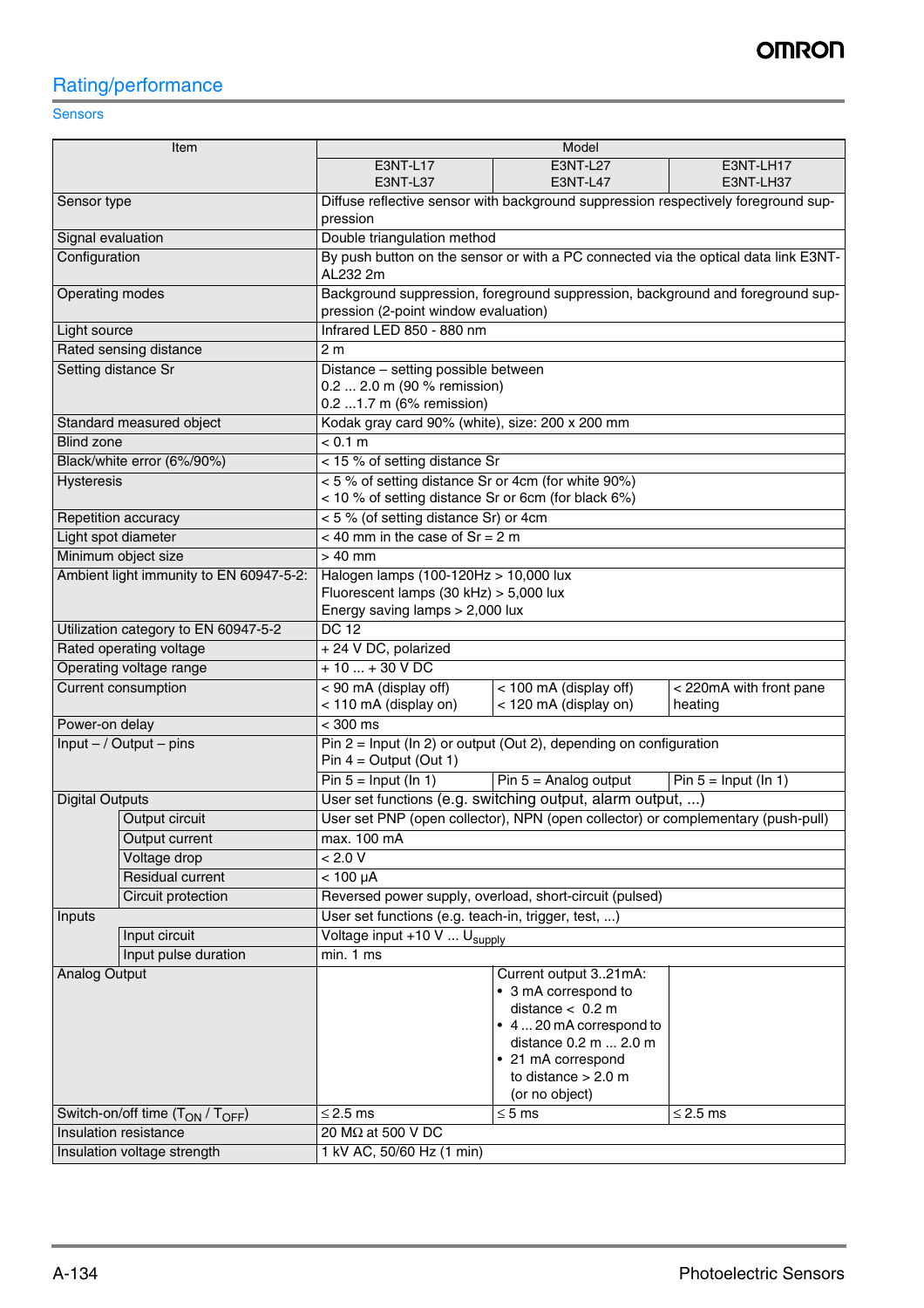| Item                                 |                                     | Model                                          |                                                                                                                                         |                                                                                      |  |  |
|--------------------------------------|-------------------------------------|------------------------------------------------|-----------------------------------------------------------------------------------------------------------------------------------------|--------------------------------------------------------------------------------------|--|--|
|                                      |                                     | <b>E3NT-L17</b>                                | <b>E3NT-L27</b>                                                                                                                         | E3NT-LH17                                                                            |  |  |
|                                      |                                     | E3NT-L37                                       | <b>E3NT-L47</b>                                                                                                                         | E3NT-LH37                                                                            |  |  |
|                                      | Impulse strength (insulation)       | 6 <sub>kV</sub>                                |                                                                                                                                         |                                                                                      |  |  |
|                                      | Dimensions (length x width x depth) | 85 x 27 x 65 mm                                |                                                                                                                                         |                                                                                      |  |  |
| <b>Materials</b>                     |                                     |                                                |                                                                                                                                         |                                                                                      |  |  |
| Housing                              |                                     |                                                | Powder-coated aluminum, sea-water resistant, 231 GD AlSi12 (Cu) (standard version)<br>Aluminum with foodstuff-approved coating (option) |                                                                                      |  |  |
|                                      | Front pane                          | Glass                                          |                                                                                                                                         |                                                                                      |  |  |
|                                      | Keyboard                            | HTV silicone                                   |                                                                                                                                         |                                                                                      |  |  |
|                                      | <b>Seals</b>                        | RTV silicone                                   |                                                                                                                                         |                                                                                      |  |  |
| Housing color                        |                                     | Grey, RAL 7030                                 |                                                                                                                                         |                                                                                      |  |  |
| Assembly                             |                                     | mounting bracket (order separately)            |                                                                                                                                         | Screw fastening by way of four M5 threads and two M5 through holes or with universal |  |  |
| Connection                           |                                     | M12 connector, 5-pole (piercing)               |                                                                                                                                         |                                                                                      |  |  |
|                                      | Ambient temperature range           | $-25 °C  + 55 °C$                              | $-10 °C  + 55 °C$                                                                                                                       | $-40 °C  + 55 °C$                                                                    |  |  |
|                                      |                                     |                                                | (analog output)                                                                                                                         |                                                                                      |  |  |
| Storage temperature range            |                                     | $-40 °C  + 60 °C$                              |                                                                                                                                         |                                                                                      |  |  |
| Permissible relative humidity        |                                     | 35 %  95 %, no condensation                    |                                                                                                                                         |                                                                                      |  |  |
| Enclosure rating                     |                                     | IP 67 (EN 60529/IEC 529)                       |                                                                                                                                         |                                                                                      |  |  |
| <b>Protection class</b>              |                                     | II (250 V AC)                                  |                                                                                                                                         |                                                                                      |  |  |
| Vibration resistance (to IEC 68-2-6) |                                     | $\pm$ 1.5 mm, 1 h, 10 - 70 Hz                  |                                                                                                                                         |                                                                                      |  |  |
|                                      | Shock resistance (to IEC 68-2-27)   | $300 \text{ m/s}^2$                            |                                                                                                                                         |                                                                                      |  |  |
|                                      | User set parameters                 | Mode<br>÷,                                     |                                                                                                                                         |                                                                                      |  |  |
|                                      |                                     | Output function                                |                                                                                                                                         |                                                                                      |  |  |
|                                      |                                     | Teach/set switching points                     |                                                                                                                                         |                                                                                      |  |  |
|                                      |                                     | Output switching                               |                                                                                                                                         |                                                                                      |  |  |
|                                      |                                     | Function on connector pin 2 and 5              |                                                                                                                                         |                                                                                      |  |  |
|                                      |                                     | Switch-on and off delay                        |                                                                                                                                         |                                                                                      |  |  |
|                                      |                                     | Type of switch-off time function               |                                                                                                                                         |                                                                                      |  |  |
|                                      |                                     | Type of display on the sensor<br>Keyboard lock |                                                                                                                                         |                                                                                      |  |  |
|                                      |                                     | Energy saving mode                             |                                                                                                                                         |                                                                                      |  |  |
|                                      |                                     | Display direction                              |                                                                                                                                         |                                                                                      |  |  |
|                                      |                                     | Reset to factory defaults                      |                                                                                                                                         |                                                                                      |  |  |

#### Accessories

| Item                                | Model                                            |  |  |
|-------------------------------------|--------------------------------------------------|--|--|
|                                     | E3NT-AL 232 2 M                                  |  |  |
| Dimensions (length x width x depth) | 29.5 x 72.9 x 26.4 mm                            |  |  |
| Housing material                    | ABS and PMMA (IR transparent)                    |  |  |
| Housing colour                      | Black, RAL 9005                                  |  |  |
| Assembly                            | Snap mounting on sensor                          |  |  |
| Connection                          | 2 m connecting cable with 9-pole sub-D connector |  |  |
| Ambient temperature range           | $-10 °C  + 50 °C$                                |  |  |
| Storage temperature range           | $-40 °C  + 60 °C$                                |  |  |
| Permission relative humidity        | 35%  85%, no condensation                        |  |  |
| Degreee of protection to            | IP 54                                            |  |  |
| EN 60529 / IEC 529                  |                                                  |  |  |
| <b>Emitted light</b>                | IR communication element 880 nm                  |  |  |
| Rated operating voltage             | Via RS 232 interface from PC                     |  |  |
| Current consumption                 | 6 mA                                             |  |  |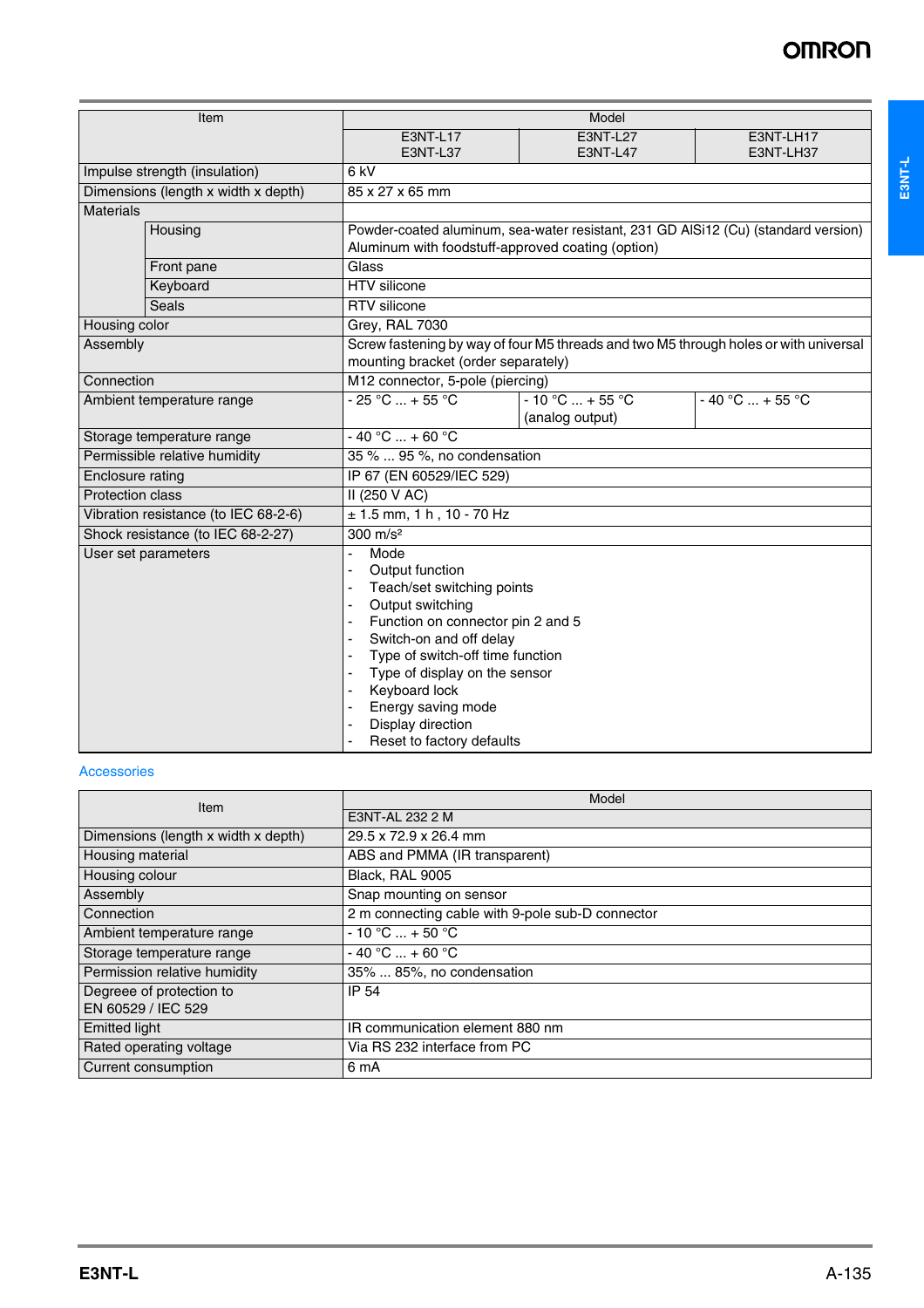# **OMRON**

# Characteristic data (typical)



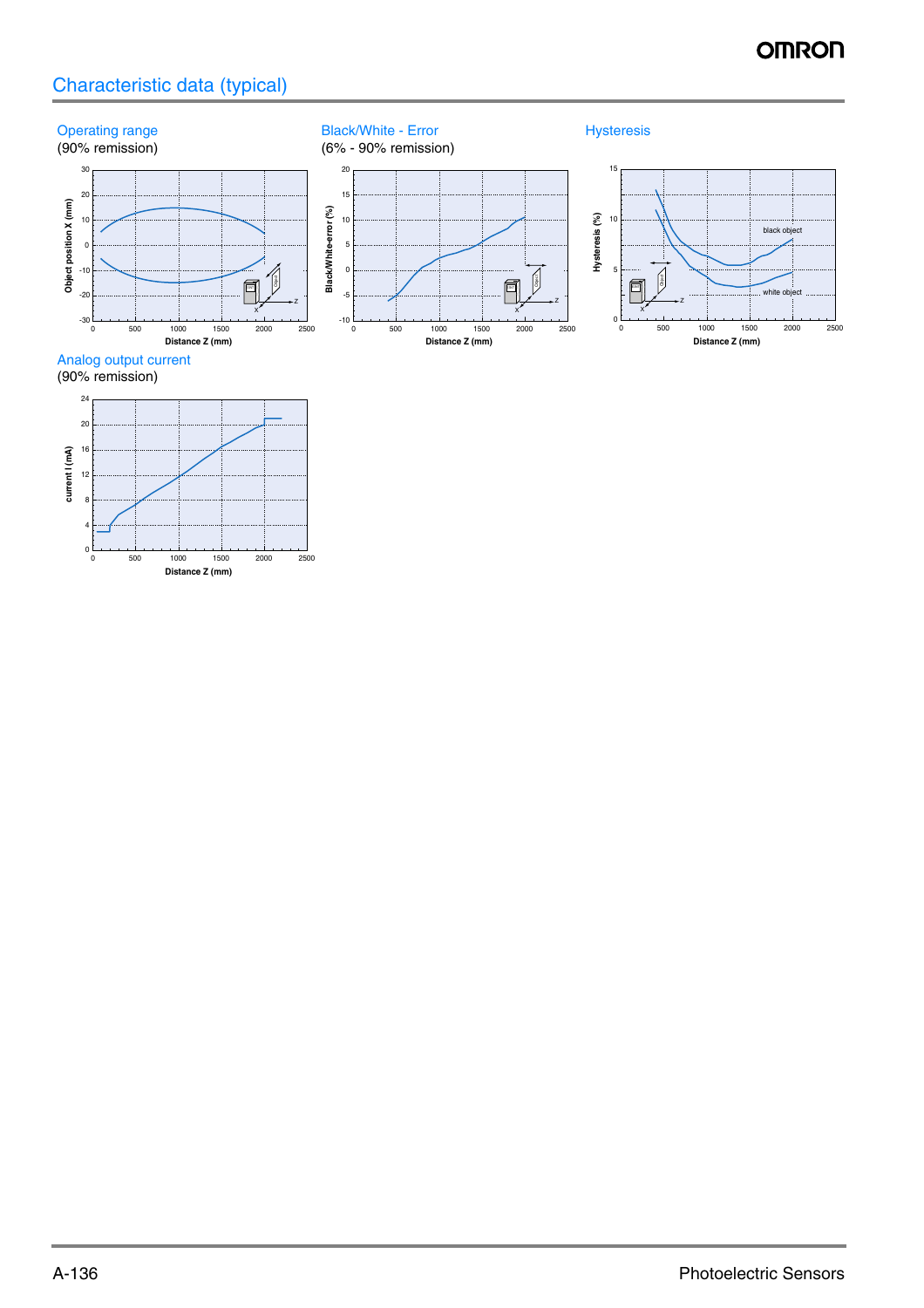# Circuit diagram

## **Output**



When use is made of the PNP or NPN output circuit, the output circuit that is not selected is deactivated. When used as a complementary output, NPN or PNP outputs act in antiphase as the switch state changes.

#### Input



The sensor inputs are realised in positive logic and detect a positive voltage level of more than 1 ms duration as a valid signal if the voltage level is between 10 V and the power supply voltage.

#### **Connectors**



| Class  | Wire jacket<br>color | Connector<br>pin no. | Application                    |
|--------|----------------------|----------------------|--------------------------------|
| For DC | <b>Brown</b>         | 1                    | Power<br>supply $(+V)$         |
|        | White                | 2                    | Output or Input<br>Out $2/ln2$ |
|        | Blue                 | 3                    | Power<br>supply (0V)           |
|        | <b>Black</b>         | 4                    | <b>Output Out1</b>             |
|        | Grev                 | 5                    | Analog Output or<br>Input In1  |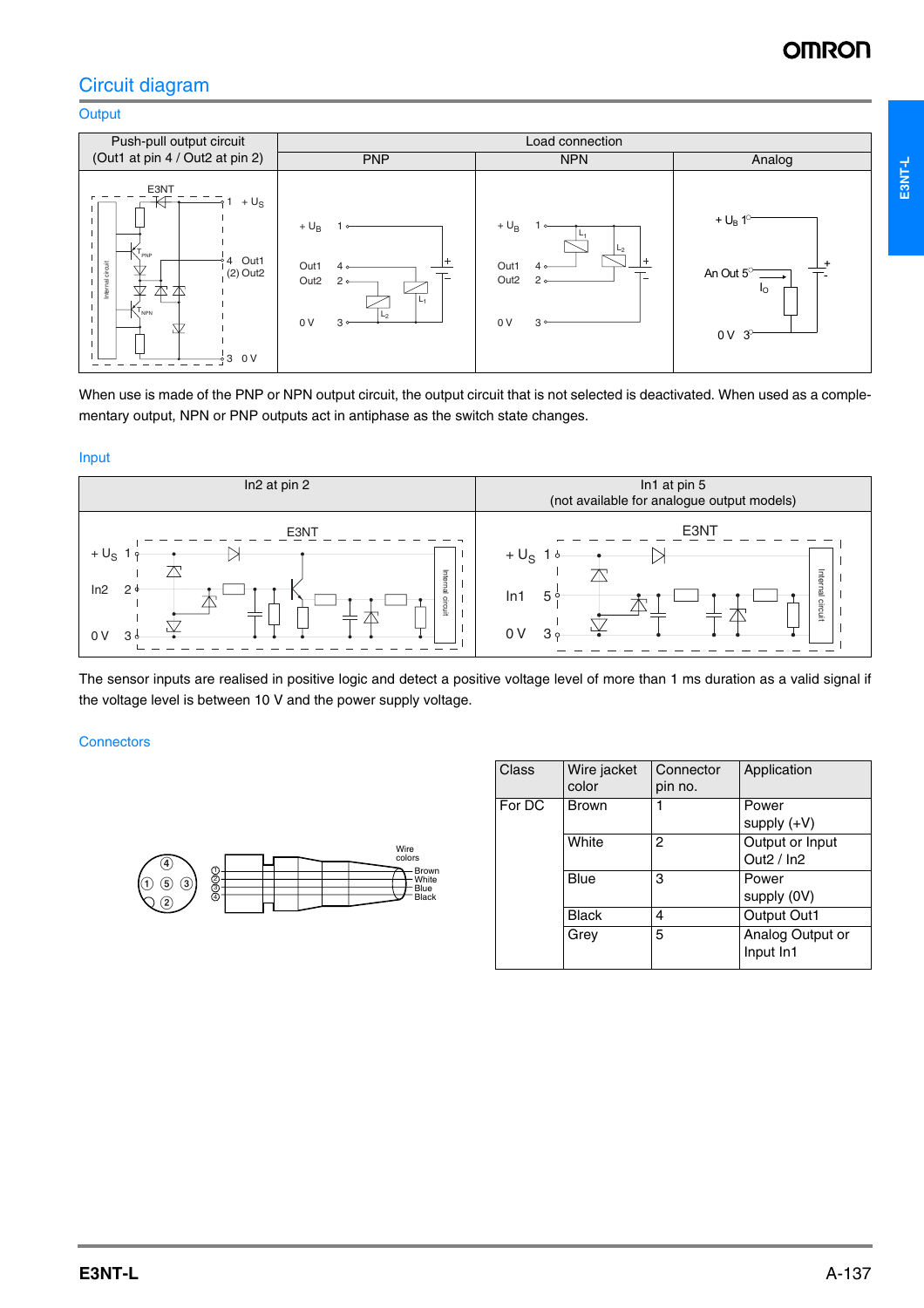# **Nomenclature**



| LED display | The distance from the measured object and the names of the menu levels during set-up of the sensor are<br>displayed by the 4-digit 7-segment LED display.<br>The display appears as red digits or letters.<br>If the sensor is set to a bar chart display, the distance from the measured object is displayed as a green<br>LED bar chart. |                 |                                            |  |
|-------------|--------------------------------------------------------------------------------------------------------------------------------------------------------------------------------------------------------------------------------------------------------------------------------------------------------------------------------------------|-----------------|--------------------------------------------|--|
| <b>LED</b>  | The switching status and the stability of the two outputs are signalled as follows by two LEDs, visible from<br>the top and the front of the sensor:                                                                                                                                                                                       |                 |                                            |  |
|             | Yellow LED (Output 1)                                                                                                                                                                                                                                                                                                                      | ON.             | Object stably detected                     |  |
|             |                                                                                                                                                                                                                                                                                                                                            | <b>Blinking</b> | Object not stable detected                 |  |
|             |                                                                                                                                                                                                                                                                                                                                            | <b>OFF</b>      | No object within range                     |  |
|             | Red LED (Output 2)                                                                                                                                                                                                                                                                                                                         | ON.             | Object stably detected                     |  |
|             |                                                                                                                                                                                                                                                                                                                                            | Blinking        | Object not stable detected                 |  |
|             |                                                                                                                                                                                                                                                                                                                                            | <b>OFF</b>      | No object within range                     |  |
|             | <b>Status LED</b>                                                                                                                                                                                                                                                                                                                          | ON.             | Set-up menu selected                       |  |
|             |                                                                                                                                                                                                                                                                                                                                            | <b>Blinking</b> | Menu level with change of setting distance |  |
|             |                                                                                                                                                                                                                                                                                                                                            | <b>OFF</b>      | RUN (normal) mode                          |  |

# **Operation**

## Setting the switching points

The switching points can either be user set (Teach-in mode) with a measured object positioned at the corresponding distance or can be set using the setting input, for remote setting. For each output of the sensor (up to two), up to two switching points can be user set.

Only one switching point is active in the foreground and background suppression modes.

For the 2-point window evaluation mode, two switching points must be set.

Teaching the switching points in the normal mode

The sensor is set at the factory for both outputs to **BGS**, light on.

- 1. Place the target object in front of the sensor at the desired position.
- 2. Teach the switching point for output 1:
- Beginning with the  $\oplus$  key, press it simultaneously with the ENTER  $\odot$  key. Threshold level is obtained and the output/ LED is updated. Status LED is blinking.
- Using the  $\oplus$  / $\ominus$  keys an adjustment of the switching point is possible. The output/LED is updated immediately.
- Pressing the ENTER  $\odot$  key for more than 2 seconds or after 2 minutes without any activation of the keys, the sensor returns to normal operation. The status LED is turned off.
- 3. Teach the switching point for Output 2:

• Beginning with the  $\ominus$  key, press it simultaneously with the  $ENTER \odot$  key.



When the ENTER  $\odot$  key is pressed for 2 seconds, the sensor switches from the normal mode to the TEACH menu path. The sensor switches to each next menu path when the EN-TER  $\odot$  key is repeatedly pressed for 2 seconds. In the menu paths, the required parameters can be selected by pressing and  $\oplus$  keys.

- $\mathring{\mathbb{I}}$  To skip a menu path, you can also press the ENTER key for 4 seconds.
- i  $[ENTER]$  Press the ENTER  $\odot$  key < 1 second
- i [ENTER 2s] Press the ENTER  $\odot$  key > 2 seconds.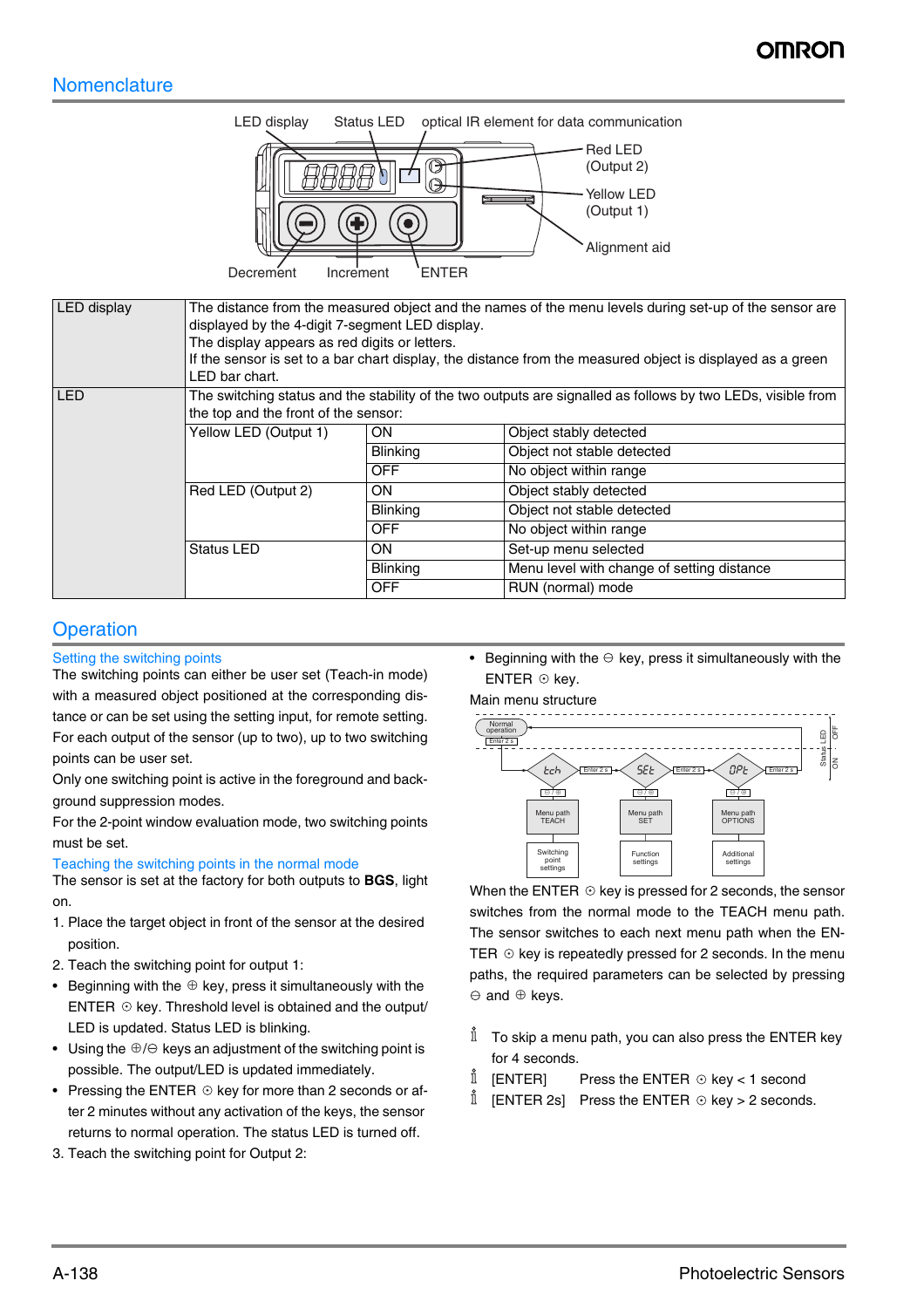## TEACH menu

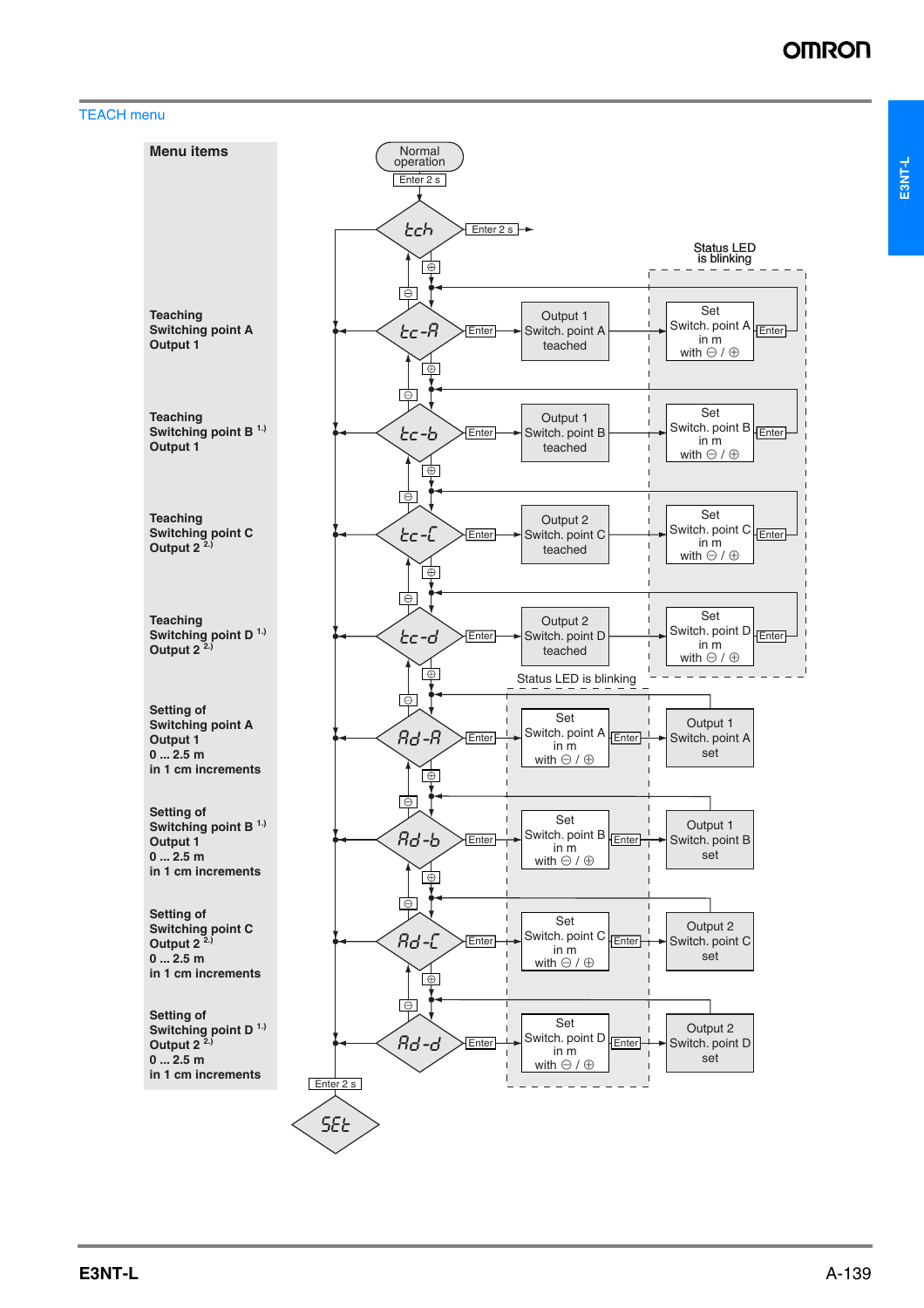#### SET menu

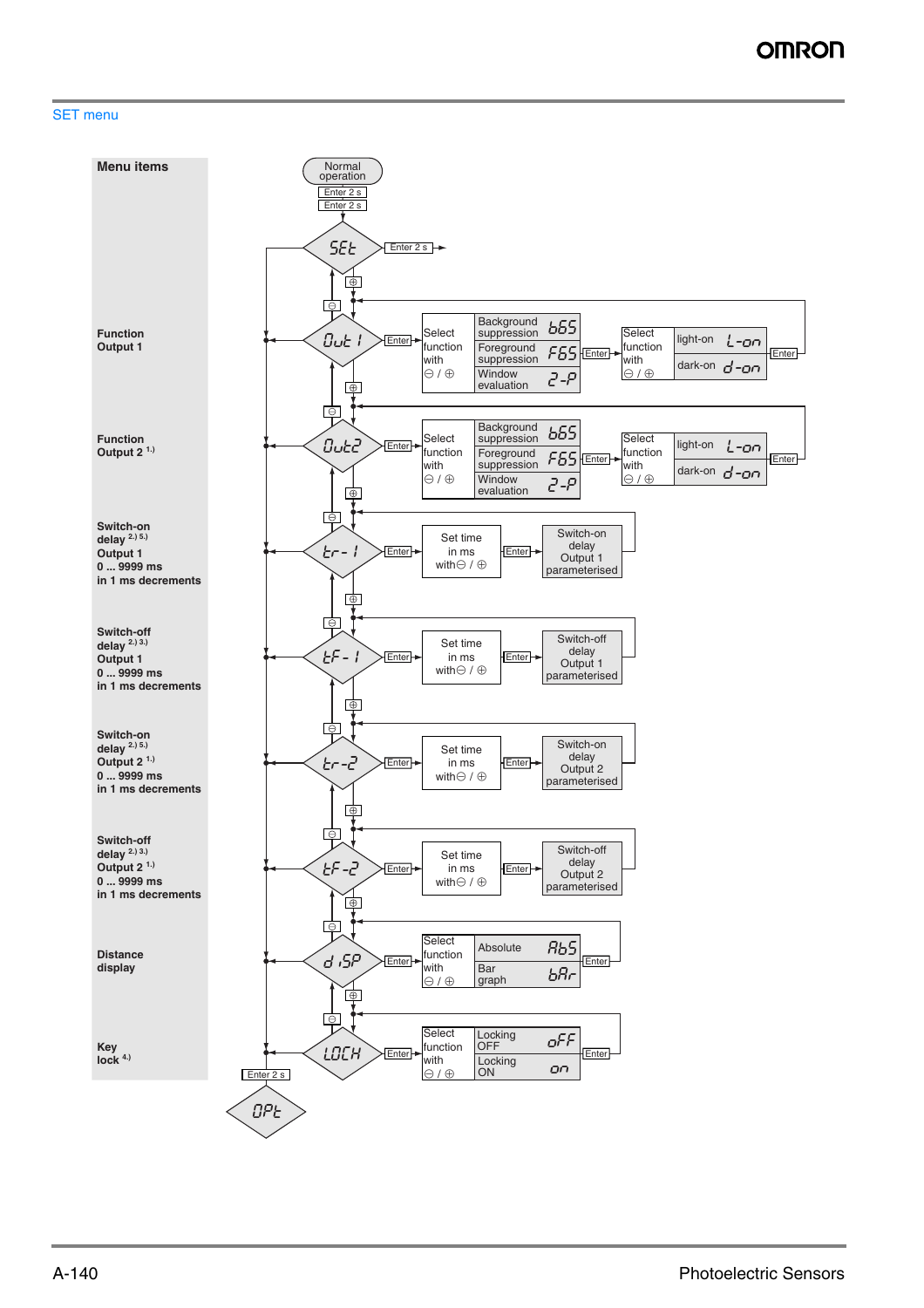**E3NT-L**

# OPTIONS menu

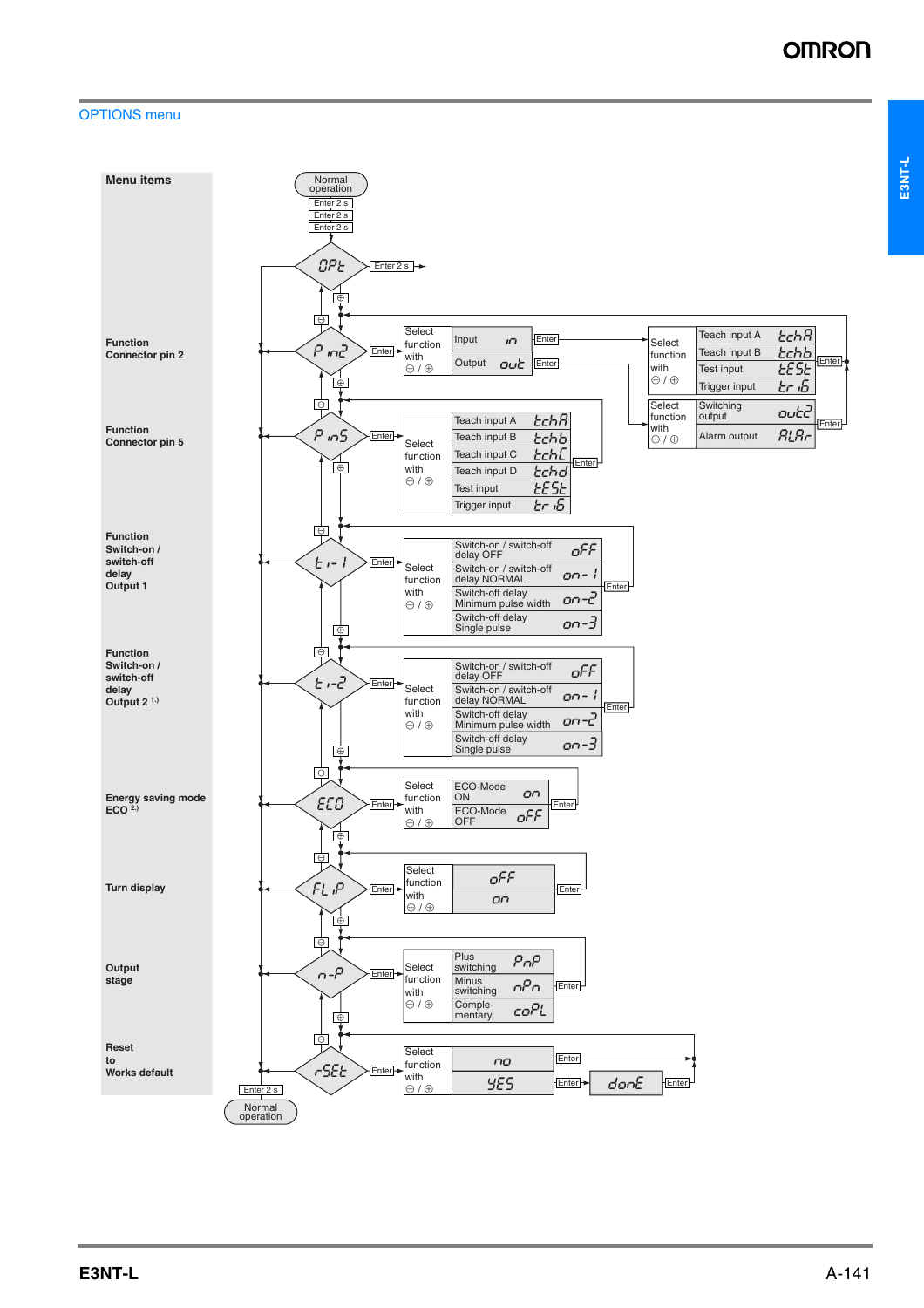# **Dimensions**



## Accessoires (order separately)

#### Optical data link E3NT-AL232 2m

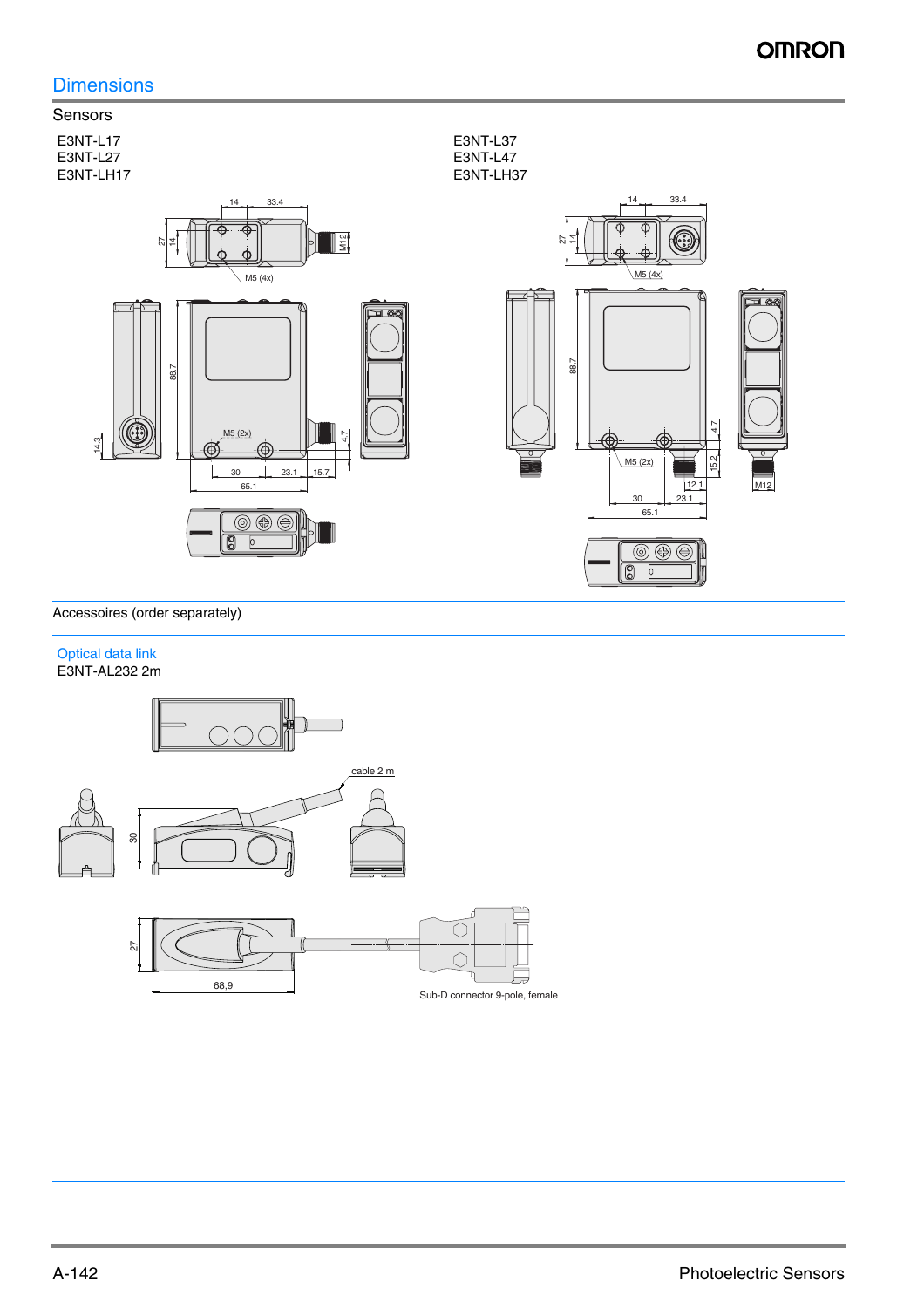**E3NT-L**

#### Universal mounting bracket E39-EL1



Adapter bracket E39-EL2



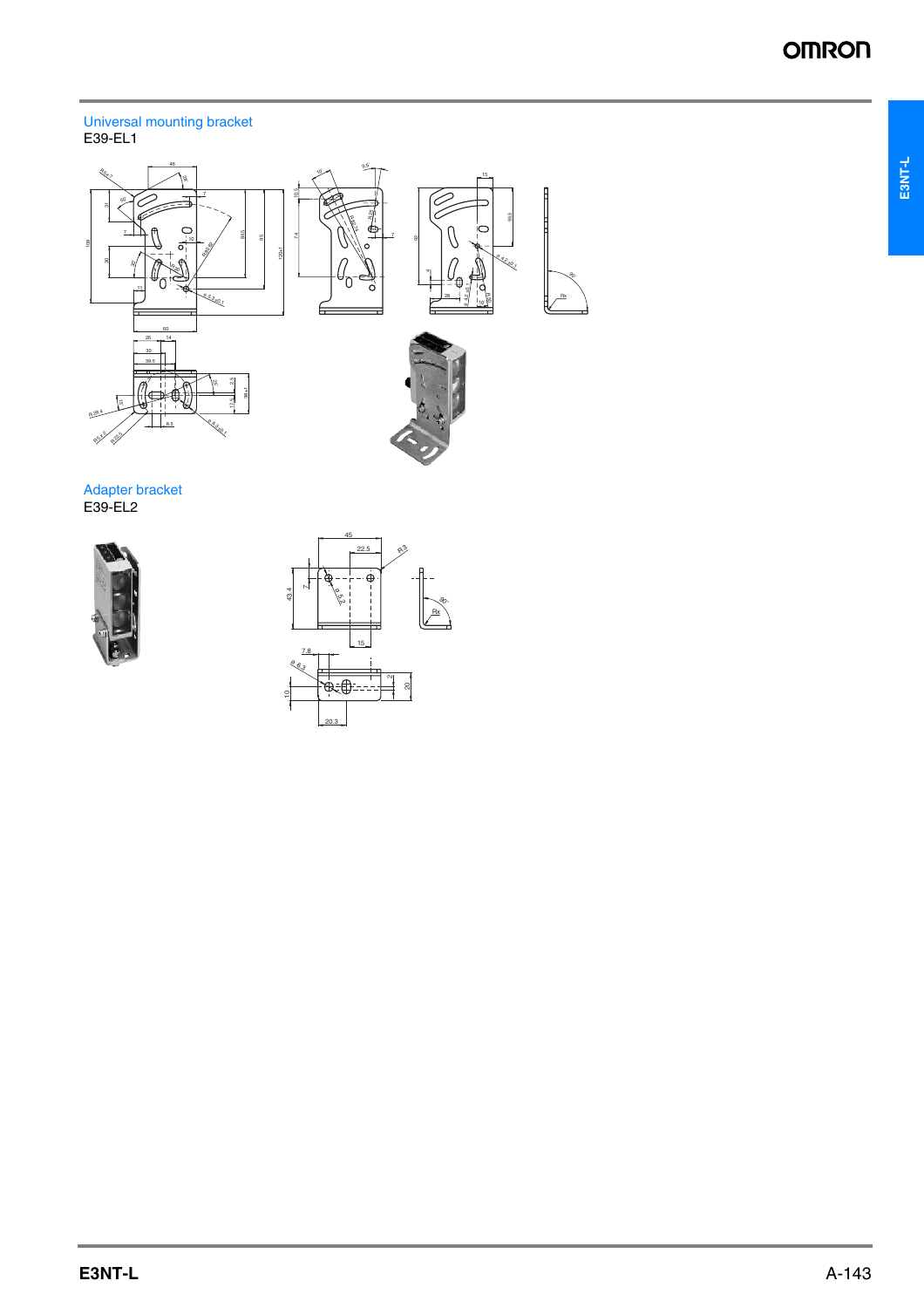# **Precautions**

# A Caution

Do not connect an AC power supply to the Sensor. If AC power (100 VAC or more) is supplied to the Sensor, it may explode or burn.

Be sure to abide by the following precautions for the safe operation of the Sensor.

## Safety notes

The diffuse reflective sensors in the E3NT type series may only be used as described in these operating instructions.

They may only be operated as part of a higher-level overall system, e.g. of a machine installation.

Diffuse reflective sensors in the E3NT type series must not be used as safety components within the scope of the EU machine guideline.

Their use is not permitted in applications in which the safety of persons depends on functioning of the sensor!

## **Wiring**

### Power Supply Voltage and Output Load Power Supply Voltage

Make sure that the power supply to the Sensor is within the rated voltage range. If a voltage exceeding the rated voltage range is supplied to the Sensor, it may explode or burn.

#### Load Short-circuiting

Do not short-circuit the load, otherwise the Sensor may be damaged.

#### Operating Environment

Do not use the Sensor in locations with explosive or flammable gas.

Correct Use

# Design

## Power Reset Time

The Sensor is ready to operate 300 ms after the Sensor is turned ON. If the load and Sensor are connected to independent power supplies respectively, be sure to turn ON the Sensor before supplying power to the load.

## **Wiring**

#### Avoiding Malfunctions

If using the Photoelectric Sensor with an inverter or servomotor, always ground the FG (frame ground) and G (ground) terminals, otherwise the Sensor may malfunction.

## Mounting

#### Mounting the Sensor

- If Sensors are mounted face-to-face, make sure that the optical axes are not in opposition to each other. Otherwise, mutual interference may result.
- Always install the Sensor carefully so that the aperture angle range of the Sensor will not cause it to be directly exposed to intensive light, such as sunlight, fluorescent light, or incandescent light.
- Do not strike the Photoelectric Sensor with a hammer or any other tool during the installation of the Sensor, or the Sensor will lose its water-resistive properties.
- Use M5 screws to mount the Sensor.
- When mounting the case, make sure that the tightening torque applied to each screw does not exceed 0.54 Nm.

#### M12 Connector

- Always turn OFF the power supply to the Sensor before connecting or disconnecting the connector.
- Hold the connector cover to connect or disconnect it.
- Secure the connector cover by hand. Do not use pliers, otherwise the connector may be damaged.
- If the connector is not connected securely, it may be disconnected by vibration or the proper degree of protection of the Sensor may not be maintained.